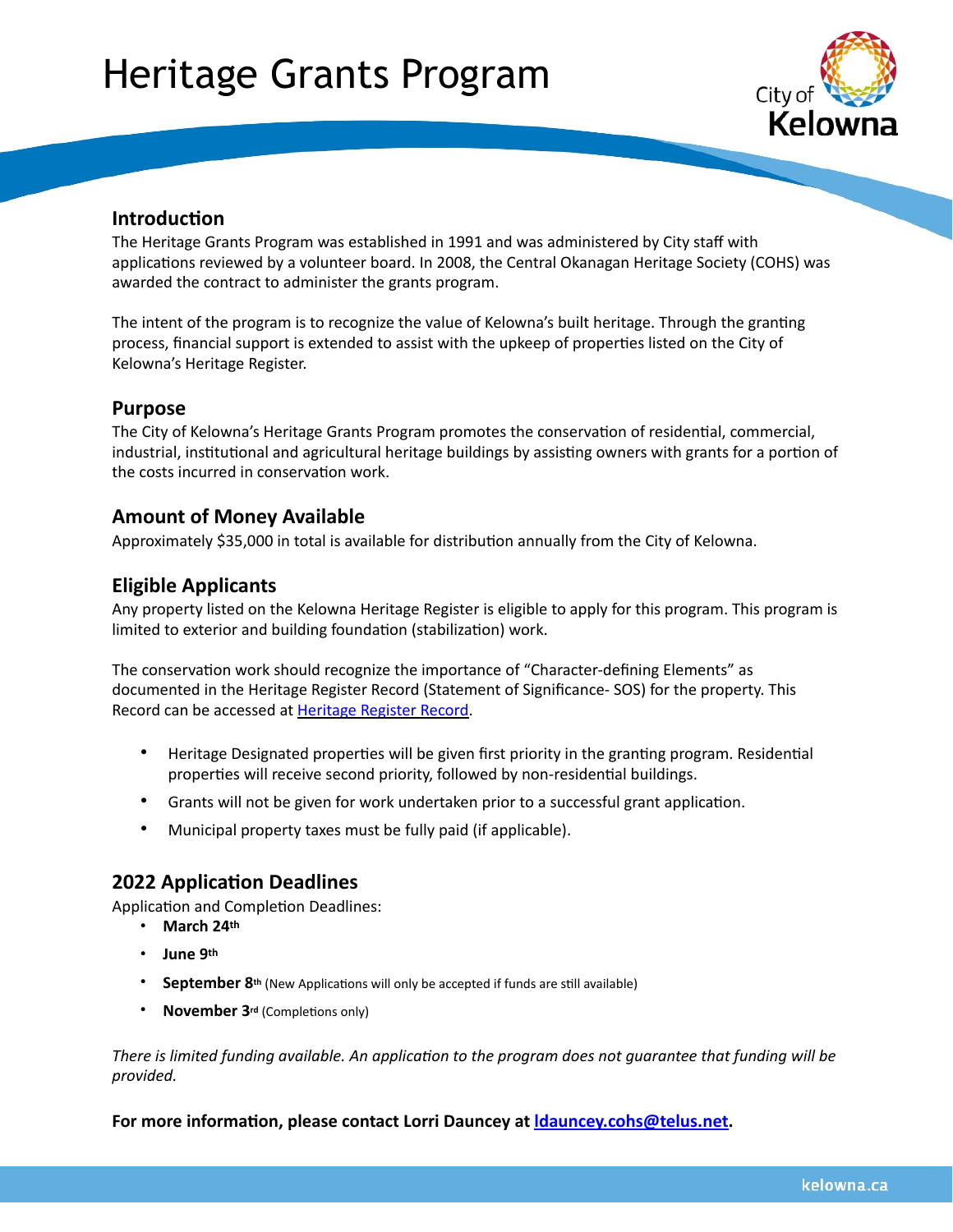# Heritage Grants Program

# **Program Details**

#### **The maximum available funding is dependent on the building:**

- Buildings with a Heritage Designation are eligible for grants to a maximum of \$12,500 per 3 year period.
- Buildings listed on the Kelowna Heritage Register are eligible for grants to a maximum of \$7,500 per 3 year period.

#### **Grants for exterior conservation work:**

- Qualifying projects include: roof repairs and replacement; prep & new paint; window (including storms), door, siding, trims, and porch conservation work; and foundation repairs.
- Approved grants will not exceed 50% of the cost of the work to be done (exclusive of GST).
- All new roofs require a final inspection by a certified roof inspector.
- Heritage paint colour schemes using the *Benjamin Moore Historical True Colours for Western Canada* palette are required. Exceptions MAY be considered on a case by case basis and as approved by the Committee.
- Paint must be high quality and a minimum of two coats. Appropriate prep for a heritage building is required. This includes NO PRESSURE WASHING.
- Prior to the commencement of work, any required permits must be in order. A building permit is not required for exterior painting work or a new roof. A building permit may be required for other exterior conservation work. Approval of a grant does not replace the requirement to obtain the appropriate permits.

*Except for special circumstances, original materials are to be used. Compatible adaptation of modern materials may be considered on a case by case basis.*

# **Documentation Needed For Online Application**

#### **ALL Applicants need the following for the online process:**

- 1. All applicants need to include current high quality photographs (jpeg format, 500 kb to 1 MB) of the heritage property, and specifically of the area where the work is to be done, in their application. These should include a jpeg of each façade- the front, back, and sides of the building and details that show the condition of materials of the area that is part of grant applying for.
- 2. Two PDF format quotes (refer to [Owner & Contractor Quote Checklist](https://cityofkelownagrants.smapply.ca/protected/resource/eyJoZnJlIjogMTIyOTA5OTMwLCAidnEiOiAxNzY0ODh9/)).
- 3. Upload the Statement of Significance (SOS) from the [Heritage Register Record](http://www.kelowna.ca/our-community/arts-culture-heritage/heritage/heritage-register) and save as a pdf to be included with your application.
- 4. At the completion of the work, the grant money will be allocated when the "Declaration of Project Completion" form and detailed requirements are submitted and the work is approved by the committee.

#### **Additional documentation for specific types of projects:**

#### **Grants for exterior painting: (prepare prior to applying online)**

As well as the required documents for all applications (listed above), applicants applying for a grant for exterior painting of a heritage property need to include in their application:

- Heritage colour scheme based on the **[Historical True Colour Palette](https://cityofkelownagrants.smapply.ca/protected/resource/eyJoZnJlIjogMTIyOTA5OTMwLCAidnEiOiAxNzY0ODd9/)**.
- Estimate of costs if work is to be done by the owner (up to 100% for materials only).
- Two quotes if work is to be done by a contractor. The estimates should clearly indicate a minimum of two coats and that prep will NOT include pressure washing.